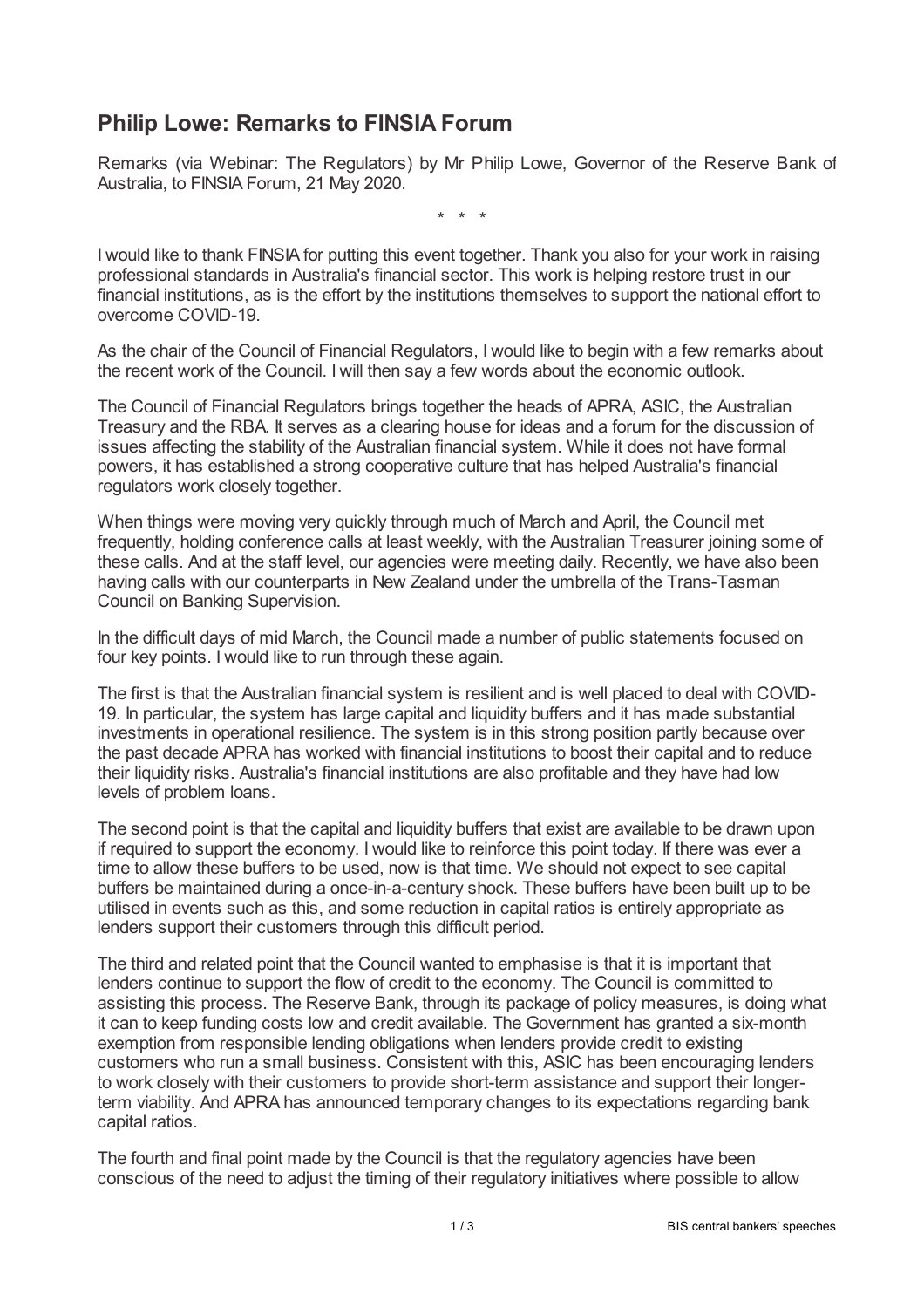financial institutions to focus on serving their customers. In the case of the RBA, we have put on hold the Review of Retail Payments Regulation, which we started last year. While we are continuing to do work in the background, the review will not be completed until next year.

So these have been the four key messages. I am sure my colleagues will expand on some of these during this webinar.

I would now like to turn to the economy.

We are living through the biggest and the most sudden economic contraction since the 1930s. Unlike previous contractions, this one is not being caused by a financial event or by macroeconomic policies. Rather, it is the result of society's efforts to contain a pandemic.

Last week we had a stark reminder of the very human cost of these efforts, with almost 600,000 jobs lost in April and more than 750,000 Australians on zero hours. All up, total hours worked in Australia fell by an unprecedented 9 per cent in April. The labour market data that postdate April's Labour Force Survey suggest a further decline in hours worked in May, although the decline does not look to be as large as it was in April. If this is an accurate gauge, it is possible that the total decline in hours worked will be less than earlier feared as firms make use of the JobKeeper wage subsidy.

Just as the nature of this economic contraction is different, so too has been the fiscal and monetary policy response. This response has been built around the idea that we need to build a bridge to the point when the virus is contained and the capacity of our health system has been scaled up so that it can cope. This has been the right approach and it has involved coordinated and unprecedented monetary and fiscal measures. The banks, too, have been part of building this bridge through their repayment deferrals and their provision of credit lines to businesses.

Yet, despite all these efforts, the future remains unusually uncertain. So much so that in the Reserve Bank's latest Statement on Monetary Policy we took the unusual step of providing upside and downside scenarios as well as a baseline scenario.

One obvious source of uncertainty is the pace at which the various restrictions are eased. The faster that the restrictions can be lifted safely, the sooner and stronger the economic bounceback will be and the less economic scarring will take place.

But this is not the only source of uncertainty. Another source of uncertainty is the level of confidence that people have about their future, both in terms of their health and their own finances. It is interesting that the initial evidence is that countries that have had fewer restrictions are also experiencing very large contractions in economic activity. This suggests that voluntary decisions that people have made in response to the uncertainty about their health and their finances is also playing a major role. In the face of this uncertainty, people have been reluctant to go out and spend and businesses have been reluctant to invest.

This points to a critical issue for us here in Australia: that is, restoring people's confidence on two fronts. The first is the confidence that we can go about our lives and remain healthy. And the second is the confidence that we will have jobs and incomes and the economy will grow strongly again.

On the economic front, the Reserve Bank's package of policy measures announced in mid March will help. That package was designed to keep funding costs low and credit available. It included cutting the cash rate to 25 basis points, targeting a yield of 25 basis points for 3-year Australian Government bonds and making a Term Funding Facility available to the banks to support credit to businesses, especially small and medium-sized businesses. The early evidence is that these measures are working as expected. Banks have reduced their lending rates to record lows, with interest rates for small business declining the most. The yield on 3